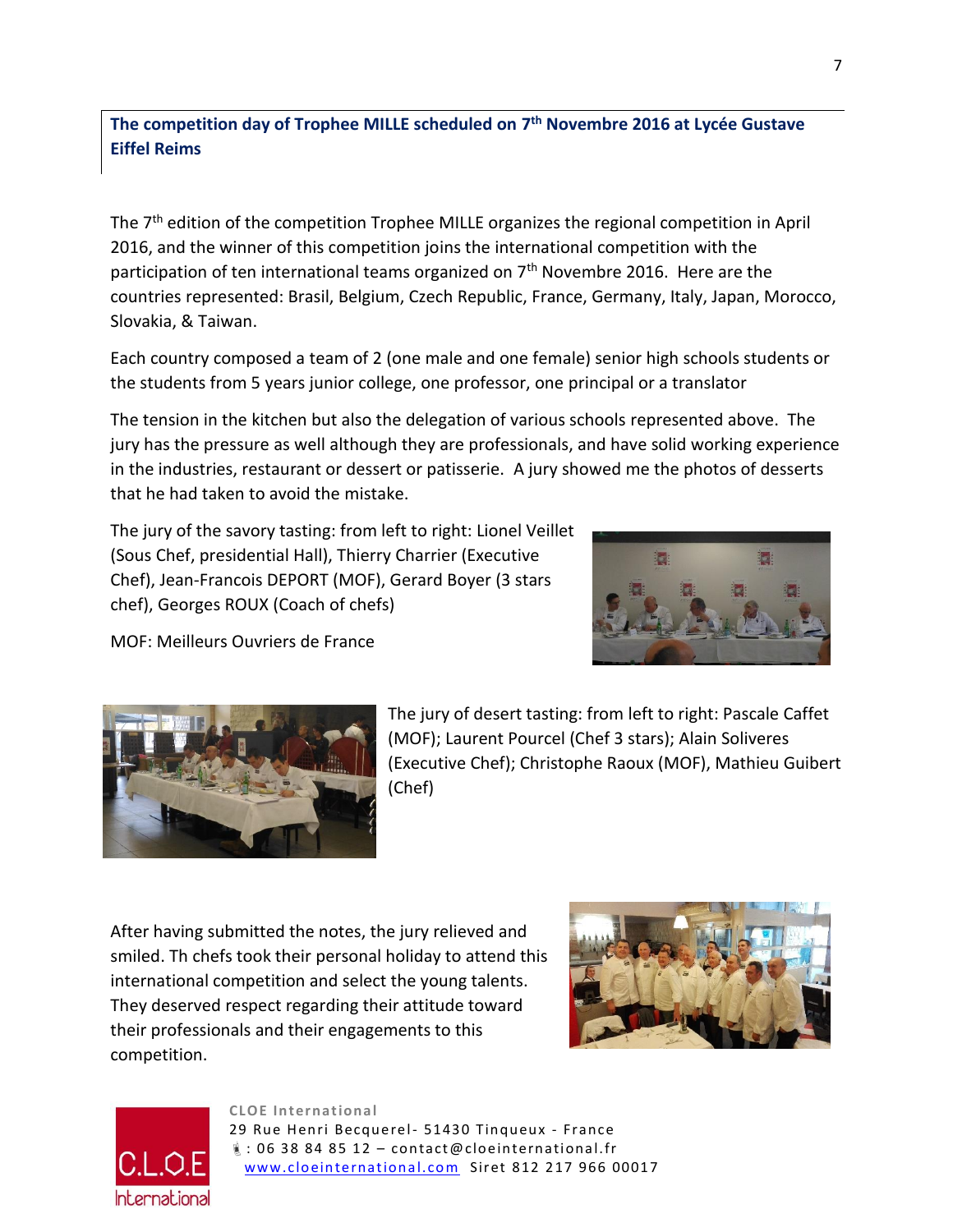**Here are some photos of savory tastes and desserts presented by participants from ten countries**

In an international coooking competition, it is the participant compete with himself (Denis Rippa, *executive chef of French premier Minister")*

The photos are presented in alphabetical orders of the participating countries. The organization imposes four materials in the cooking: lamb, Mushrooms, Champagne, and saffron either in dessert or the Main course. The two participants are given a 3.5 hours time to prepare six plats of savory taste and desserts each . After 3 hours of cooking, the savory taste is presented to the jury and 30 minutes after, the time for the dessert should be delivered to the jury

From the display of the plate, and the composition of the elements, required or additional garnish, some plats are telling the history of a culture in an implicit way. The diverse alimentation culture exchange and cooking arts expression enrich the competition itself and feedback both the participants and the jury members. There are winners, the most important is to attend and to learn.



**Brasil:** the bright yellow color represents Brasil's color immediately, and the yellow balls mean the football which is very meaningful.

The dessert, right, is a

reflection of Amazon in Brasil: the earth, the river, and the land. The mushrooms presented in the dessert is a very courageous try.



Belgium: Presents traditional vegetable, endive with the lamb! Overall looks elegant!

Dessert of Belgium (right): it has conquered the mouth of the

jury as the best dessert award, sorbert marinated with white chocolate.



**CLOE In ternational** 29 Rue Henri Becquerel- 51430 Tinqueux - France  $\frac{1}{2}$ : 06 38 84 85 12 - contact@cloeinternational.fr www.cloeinternational.com Siret 812 217 966 00017